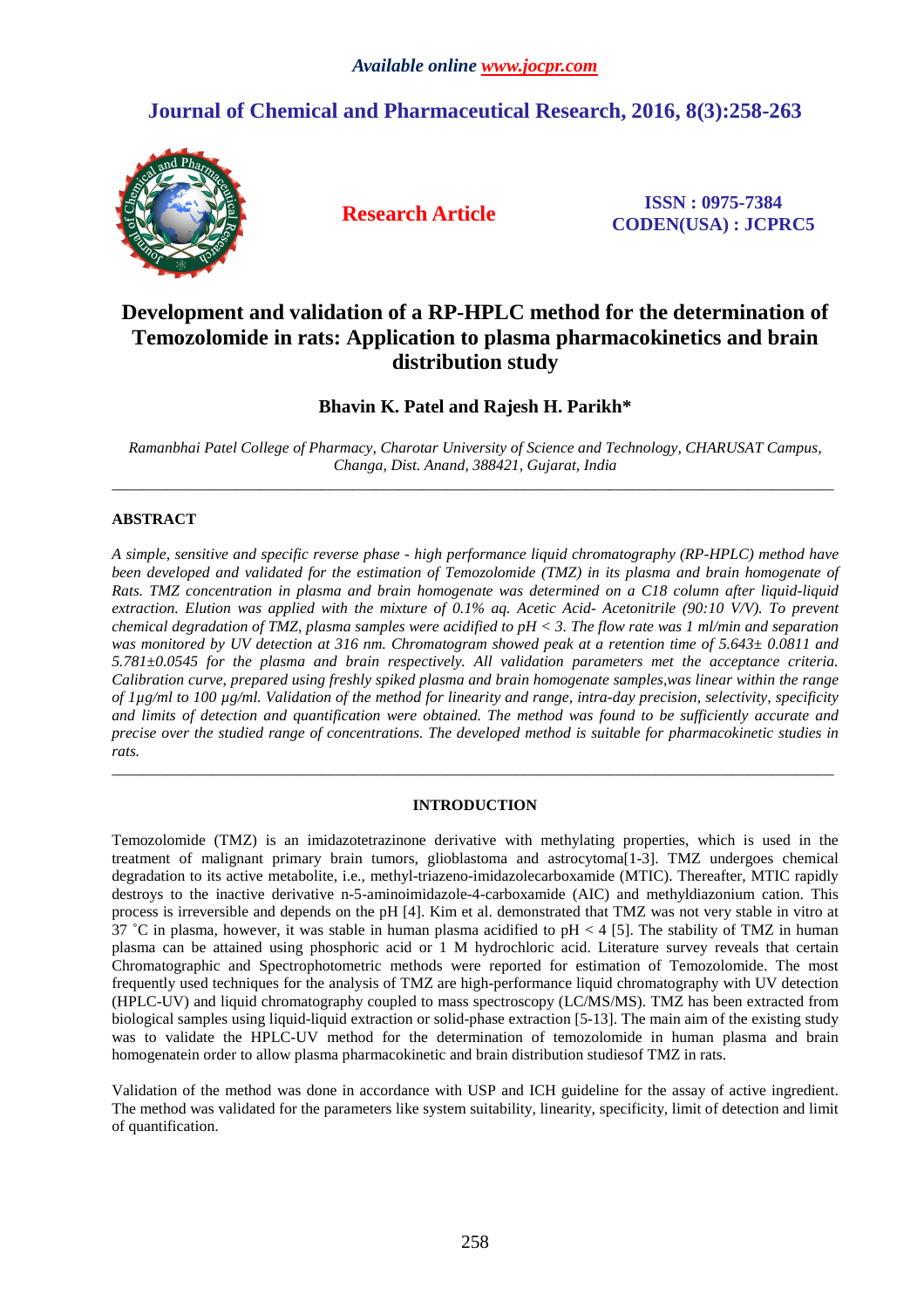## **EXPERIMENTAL SECTION**

\_\_\_\_\_\_\_\_\_\_\_\_\_\_\_\_\_\_\_\_\_\_\_\_\_\_\_\_\_\_\_\_\_\_\_\_\_\_\_\_\_\_\_\_\_\_\_\_\_\_\_\_\_\_\_\_\_\_\_\_\_\_\_\_\_\_\_\_\_\_\_\_\_\_\_\_\_\_

#### **Materials**

TMZ was received as a gift from Naproad Life Science, Mumbai, India. Acetonitrile, phosphoric acid and glacial acetic acid were of HPLC grade. All other chemicals used were of analytical reagent grade.

## **Methods**

## **Preparation of Mobile Phase**

The mobile phase contained 10% V/V acetonitrile and 90% V/V aqueous phase. The aqueous phase contained 0.1 % solution of acetic acid. The mobile phase was run in binary mode. The flow rate of the mobile phase was maintained at 1 ml/min. Injection volumes were 20 µl. The mobile phase was degassed by using bath sonicator and filtered prior to its use. The HPLC column was kept at ambient temperature.

### **Calibration Standards**

Stock solutions of temozolomide were prepared by dissolving accurately weighed10 mg of Temozolomide in 20% aqueous methanol containing 0.1% glacial acetic acid in order to get stock solution of  $100 \mu g/ml$ . The subsequent dilutions (1µg/ml, 10 µg/ml, 20µg/ml, 25 µg/ml, 50 µg/ml) of TMZ were prepared as calibration curve standards.

#### **Preparation of plasma and brain Standard Solution**

Standard solution of plasma and brain standard solution  $(5-100 \mu g/ml)$  was prepared by liquid-liquid extraction method. 0.25 ml of Temozolomide from the stock solutions were spiked in 0.25ml of plasma and 10% W/V brain homogenate and it was transferred in 10 ml screw capped bottle and 50 µl of H3PO4 (20% w/v) was added in order to stabilize it. Above prepared solution was deproteinized by addition of 5 ml Ethyl Acetate and vortexed for 10 minutes.Vortexed solution was centrifuged at 4500\*g (9000 rpm) at 4 ºC for 10 min in order to separate out two phase. Organic layer was collected and evaporated in china dish to obtained solid residue. The obtained residues were dissolve in Mobile phase system and samples were injected into the chromatographic system.

## **HPLC system and operating conditions**

Separation was accomplished with a Chromosil C18 column (250 X 4.6 mm, 5 $\mu$ ). The mobile phase comprised of 0.1% aq. Acetic Acid- Acetonitrile (90:10 V/V) with 0.5 ml of tri-ethyl amine (TEM) and the elution was in binary mode at ambient temperature with a flow rate of 1 ml/min. The UV detector was set at 316 nm for Temozolomide detection for 10 min run time and the peak areas were calculated using the data analysis program.

| Mobile phase     | $0.1\%$ ag. Acetic Acid-Acetonitrile (90:10 V/V) |
|------------------|--------------------------------------------------|
| Pump mode        | Binary                                           |
| Column           | Chromosil C18 column $(250 X 4.6 mm, 5\mu)$      |
| Column temp      | Ambient                                          |
| Wavelength       | 316 nm                                           |
| Injection volume | $20 \mu l$                                       |
| Flow rate        | $1$ m $l/min$                                    |
| Run time         | $10 \text{ min}$                                 |

**Table 1: HPLC method conditions for Bioanalytical method development of TMZ** 

### **Suitability**

The system suitability parameters were calculated for the standard solutions of Temozolomide. The values obtained demonstrated the suitability of the system for the analysis of Temozolomide in plasma and brain homogenate. The system suitability parameters should fall within acceptable standard deviation range during routine performance of the method.

## **Selectivity and Sensitivity**

The selectivity of the method was assessed by comparing the chromatograms acquired from the samples containing Temozolomide with those obtained from blank samples. The sensitivity was determined in terms of lower limit of quantification where the response of lower limit of quantification.

#### **Linearity Range**

The different concentrations of standard solutions were prepared to contain 1, 5, 10, 20, 25, 50, and 100  $\mu$ g/mL of Temozolomide. These solutions were analysed and the peak areas were calculated. The calibration curve was plotted using peak area versus concentration of the standard solutions. The standard curve fitting is determined by applying the simplest model that sufficiently designates the concentration-response association using appropriate weighing and statistical tests for goodness of fit.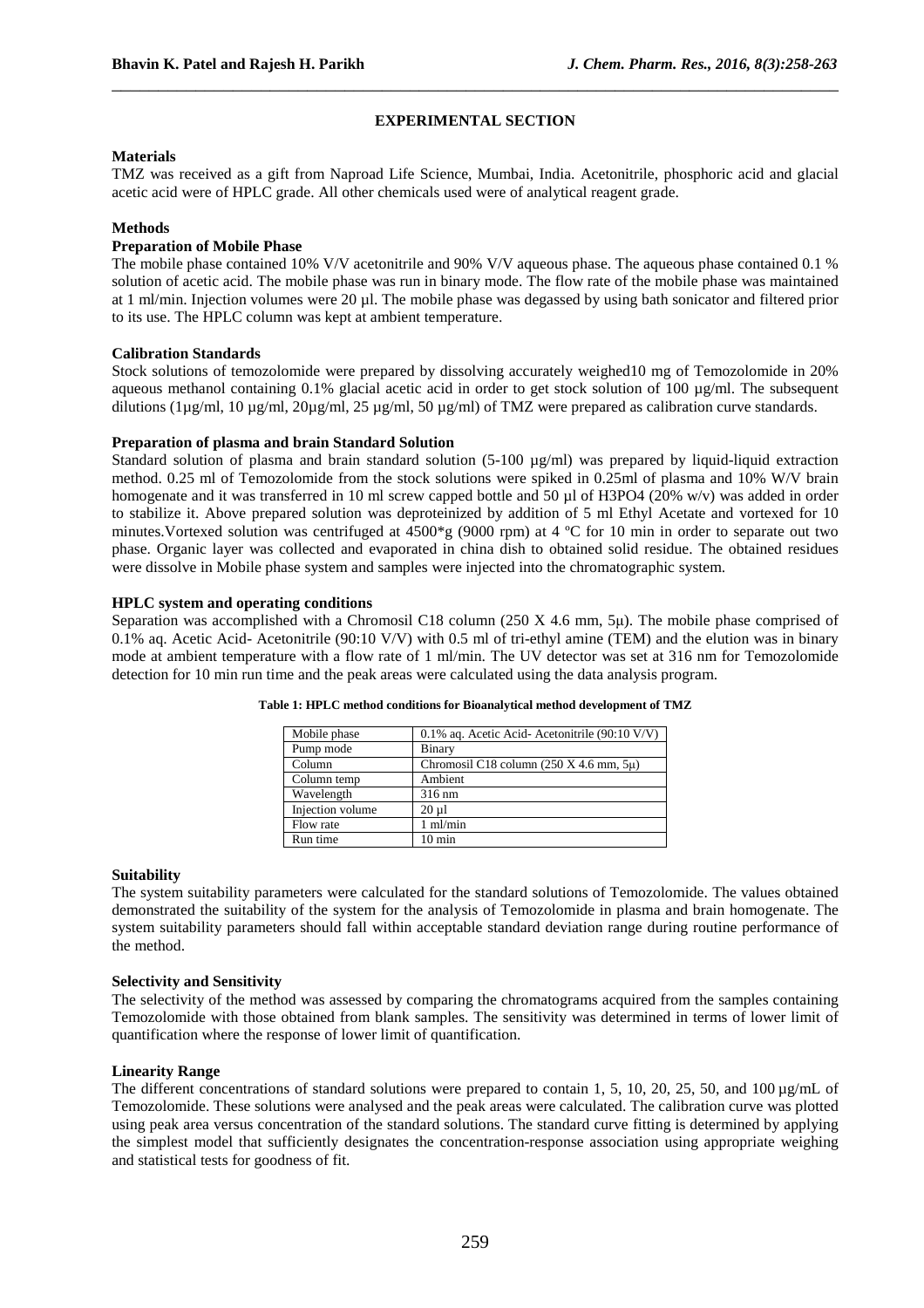## **Application of Assay**

The above method was successfully applied for the pharmacokinetic studies of Temzolomide in rats. The Institutional Animal Ethics Committee (IAEC), registered with the Government of India approved the protocol (RPCP/IAEC/2013-2014/R-34) for the animal experiments. Albino rats (Wistar) of either sex were taken for the study. The rats were fasted overnight with free access to water before administration of TMZ. The drug solution at the dose of 150 mg/m<sup>2</sup> was administered to rats through intravenous  $(IV)$  route. The rats were anesthetised by intraperitoneal injection of ketamine (40mg/kg). At predefined time intervals, 0.5, 1, 2, 4, 6 and 8 h, 0.5 ml of blood samples were collected from rats by cardiac puncture. Plasma was collected and separate aliquots were removed for temozolomide analysis.

\_\_\_\_\_\_\_\_\_\_\_\_\_\_\_\_\_\_\_\_\_\_\_\_\_\_\_\_\_\_\_\_\_\_\_\_\_\_\_\_\_\_\_\_\_\_\_\_\_\_\_\_\_\_\_\_\_\_\_\_\_\_\_\_\_\_\_\_\_\_\_\_\_\_\_\_\_\_

After each blood collection, the animals were sacrificed and the brain was isolated, weighed, homogenized with the help of tissue homogenizer in order to get 10% W/V of brain homogenate. The brain homogenate was centrifuged and supernatant was preserved in acidic media using saline and 0.3% H3PO4 (20% w/v). The final sample was stored at -80 ˚C until HPLC analyses. The pharmacokinetic parameters were calculated with a non-compartmental model and reported.

## **RESULTS AND DISCUSSION**

The developed HPLC method was optimized for the analysis of Temozolomide in human plasma and brain homogenate. Different Mobile phase compositions were selected on the basis of trial & error methodand the optimum mobile phase was finalized to measure Temozolomide in brain and plasma. The developed method was validated for selectivity, linearity, limit of quantification, accuracy, precision and recovery as per the international guidelines (FDA guideline, 2001).

## **System suitability**

It is essential for the assurance of the quality performance of chromatographic system. The system suitability parameters such as retention time, tailing factor, number of theoretical plate and precision of replicate injection were also be calculated. It was observed that all the values are within the limits. Table 2indicates the summary of all system suitability parameters.

| <b>Parameters</b>                        | <b>Results</b>                 | Acceptance criteria            |             |  |
|------------------------------------------|--------------------------------|--------------------------------|-------------|--|
|                                          | Plasma                         | <b>Brain</b>                   |             |  |
| Retention time (min)                     | $5.643 \pm 0.0811$             | $5.781 \pm 0.0545$             |             |  |
| Theoretical plate                        | $7898 + 195.911$               | $8045.7 \pm 170.874$           | >2000       |  |
| Tailing factor                           | $1.39 \pm 0.0078$              | $1.49 \pm 0.0015$              | ${<}1.5$    |  |
| Linearity                                | $1 \mu$ g/mL to $100 \mu$ g/mL | $1 \mu$ g/mL to $100 \mu$ g/mL |             |  |
| $R^2$                                    | 0.9982                         | 0.9974                         | > 0.995     |  |
| <b>Regression Equation</b>               | $Y = 10384x + 34586$           | $y = 12374x + 35315$           |             |  |
| Repeatability (%RSD) $(n=6)$ (50 mcg/ml) | 1.12%                          | 1.46%                          | $RSD < 2\%$ |  |
|                                          | 0.899987                       | 0.889887                       |             |  |
| Specificity (Peak purity index)          | 0.889972                       | 0.879910                       |             |  |

**Table 2: Summary of system suitability parameters for HPLC method of analysis for TMZ in brain and Plasma** 

## **Repeatability**

It was performed and %RSD values were found to be less than 2%. Results of intraday precision were shown in Table 21.

|  | Table 3: Repeatability data for TMZ |  |  |  |
|--|-------------------------------------|--|--|--|
|--|-------------------------------------|--|--|--|

|                    | Peak Area     |        | Mean area $\pm SD$ |                | Mean conc $\pm SD$ |                  | $%$ RSD |              |
|--------------------|---------------|--------|--------------------|----------------|--------------------|------------------|---------|--------------|
| Conc. $(\mu g/ml)$ | <b>Plasma</b> | Brain  | <b>Plasma</b>      | <b>Brain</b>   | <b>Plasma</b>      | <b>Brain</b>     | Plasma  | <b>Brain</b> |
|                    | 549217        | 647522 |                    | 654933+9619.80 | $50.37 \pm 0.65$   | $50.07 \pm 0.77$ | 1.275   | .468         |
| 50                 | 550406        | 657080 | 557811±7117.15     |                |                    |                  |         |              |
|                    | 559393        | 672780 |                    |                |                    |                  |         |              |
|                    | 560306        | 652347 |                    |                |                    |                  |         |              |
|                    | 568504        | 646193 |                    |                |                    |                  |         |              |
|                    | 559040        | 653676 |                    |                |                    |                  |         |              |

### **Selectivity**

Selectivity is the ability of an analytical method to differentiate and quantify the analyte in the presence of other components in the sample [14]. Six plasma samples were chromatographed to check for endogenous components which might interfere with Temozolomide peak. Spiked plasma (50  $\mu$ g/ml) and brain homogenate (25  $\mu$ g/ml) samples representing respective Temozolomide concentration were analysed to verify the selectivity of the method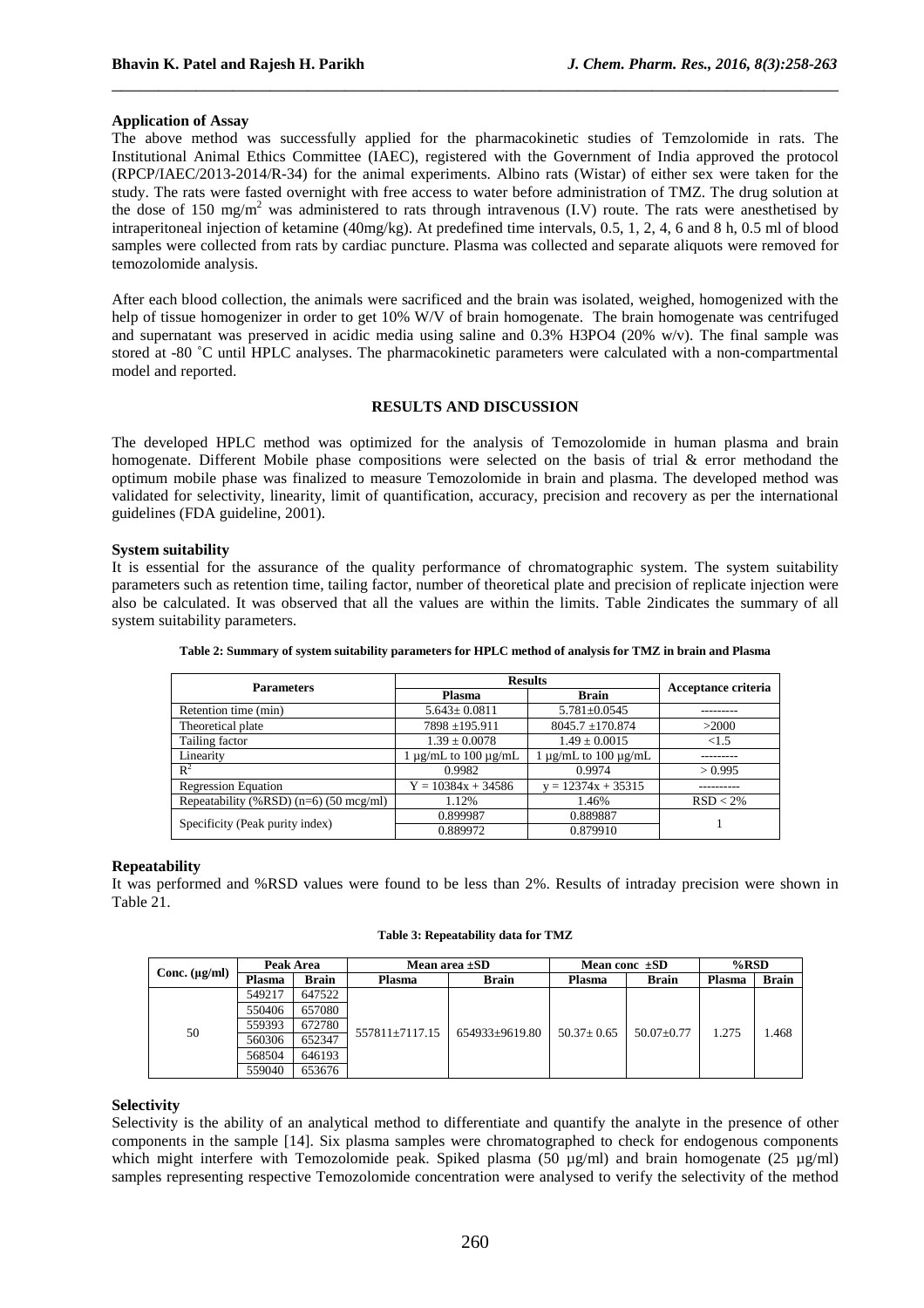of analysis. Both the peaks of temozolomide of plasma and brain homogenate did not interfere with any endogenous components of plasma and brain. A good resolution has been observed for both the peaks of Temozolomide (Fig. 1 and 2).

\_\_\_\_\_\_\_\_\_\_\_\_\_\_\_\_\_\_\_\_\_\_\_\_\_\_\_\_\_\_\_\_\_\_\_\_\_\_\_\_\_\_\_\_\_\_\_\_\_\_\_\_\_\_\_\_\_\_\_\_\_\_\_\_\_\_\_\_\_\_\_\_\_\_\_\_\_\_



**Fig. 2: HPLC Chromatogram of 25 µg/ml TMZ Spiked in Brain Homogenate** 



**Fig.3: Calibration Curve of TMZ in Plasma**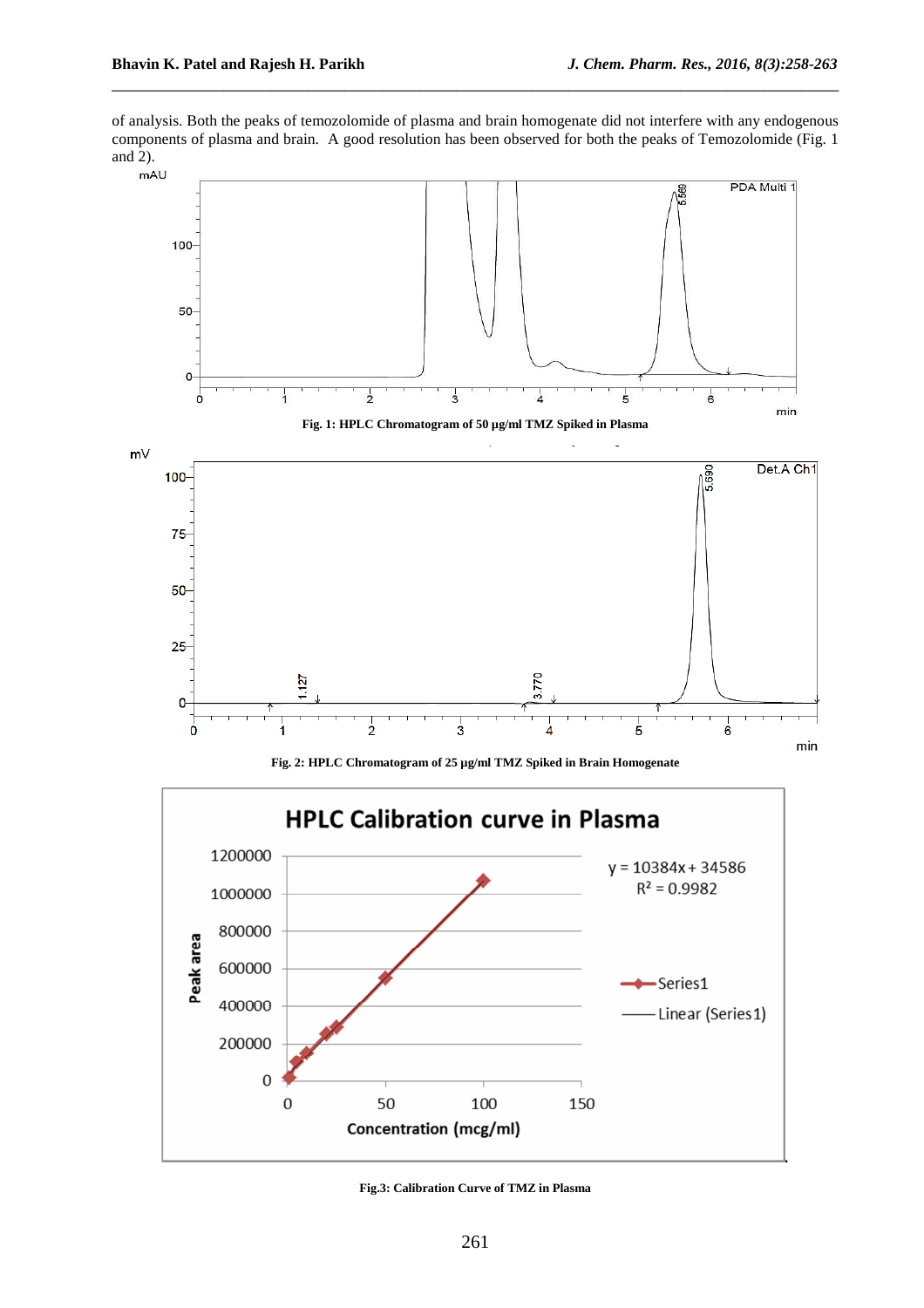#### **Linearity**

The linearity was determined from the constructed standard calibration curve. The upper limit of the range was taken as 100 µg/ml since the plasma and brain concentration of temozolomide is lower than this value following intravenous administration. Seven non-zero samples (1  $\mu$ g/ml to 100  $\mu$ g/ml) were used to draw the standard calibration curve ( $n = 6$ ). The calibration curves for plasma (Fig. 3) and brain homogenate (Fig. 4) were obtained by plotting the chromatographic peak area versus concentration of temozolomide. Samples were prepared and injected same day. The linear regression data for the calibration curves (n=6) shows a good linear relationship over the concentration range of 1 to 100 µg/mL for Temozolomide with respect to peak area. The calibration curve was linear at the given range in both Plasma ( $R^2 = 0.9951$ ) as well as brain homogenate ( $R^2 = 0.9951$ ).

\_\_\_\_\_\_\_\_\_\_\_\_\_\_\_\_\_\_\_\_\_\_\_\_\_\_\_\_\_\_\_\_\_\_\_\_\_\_\_\_\_\_\_\_\_\_\_\_\_\_\_\_\_\_\_\_\_\_\_\_\_\_\_\_\_\_\_\_\_\_\_\_\_\_\_\_\_\_



**Fig. 4: Calibration Curve of TMZ in Brain** 

#### **Lower limit of quantification (LLOQ) and lower limit of detection (LLOD)**

The limit of detection and limit of quantitation for the Temozolomide was calculated from the linearity data using relative standard deviation of the response and slope of the calibration curve. By the analysis of samples with known concentrations of analyte and establishing the minimum level at which the analyte can be reliably detected. The LOQ and LOD as per these criteria were found and indicated in table 2. This method was found to be sensitive enough to apply for the pharmacokinetic studies.

#### **Table 4: LOD & LOQ data for TMZ**

| Parameters          | Plasma | Brain |
|---------------------|--------|-------|
| $LOD$ (ug/ml)       | 2.261  | 2.56  |
| $LOO$ ( $\mu$ g/ml) | 6.853  | 7.771 |

#### **In-vivo Pharmacokinetic Study**

Temozolomide concentration profiles in plasma and CSF following I.V. administration in rats are shown in Fig. 5. TMZ attained a high concentration of  $32.142 \pm 0.826$  ng/ml in plasma at 30 min following I.V. administration, and then followed by an exponential decline was observed depending on the time. On the other side TMZ attained maximum plasma concentration of  $9.860 \pm 1.108$  ng/ml was achieved at 1 hr.

**Table 5: Pharmacokinetic Parameters for Plasma and Brain in after intravenous administration of TMZ in rats** 

| <b>Pharmacokinetic Parameters</b> | <b>Plasma</b><br>$(Mean \pm S.D.)$ | <b>Brain</b><br>$(Mean \pm S.D.)$ |  |
|-----------------------------------|------------------------------------|-----------------------------------|--|
| $C_{\text{max}} (\mu g/ml)$       | $32142 + 826$                      | $9860 \pm 1108$                   |  |
| $AUC$ ( $\mu$ g h/ml)             | $66241 + 4870$                     | $23579 \pm 5079$                  |  |
|                                   | 0.5                                |                                   |  |